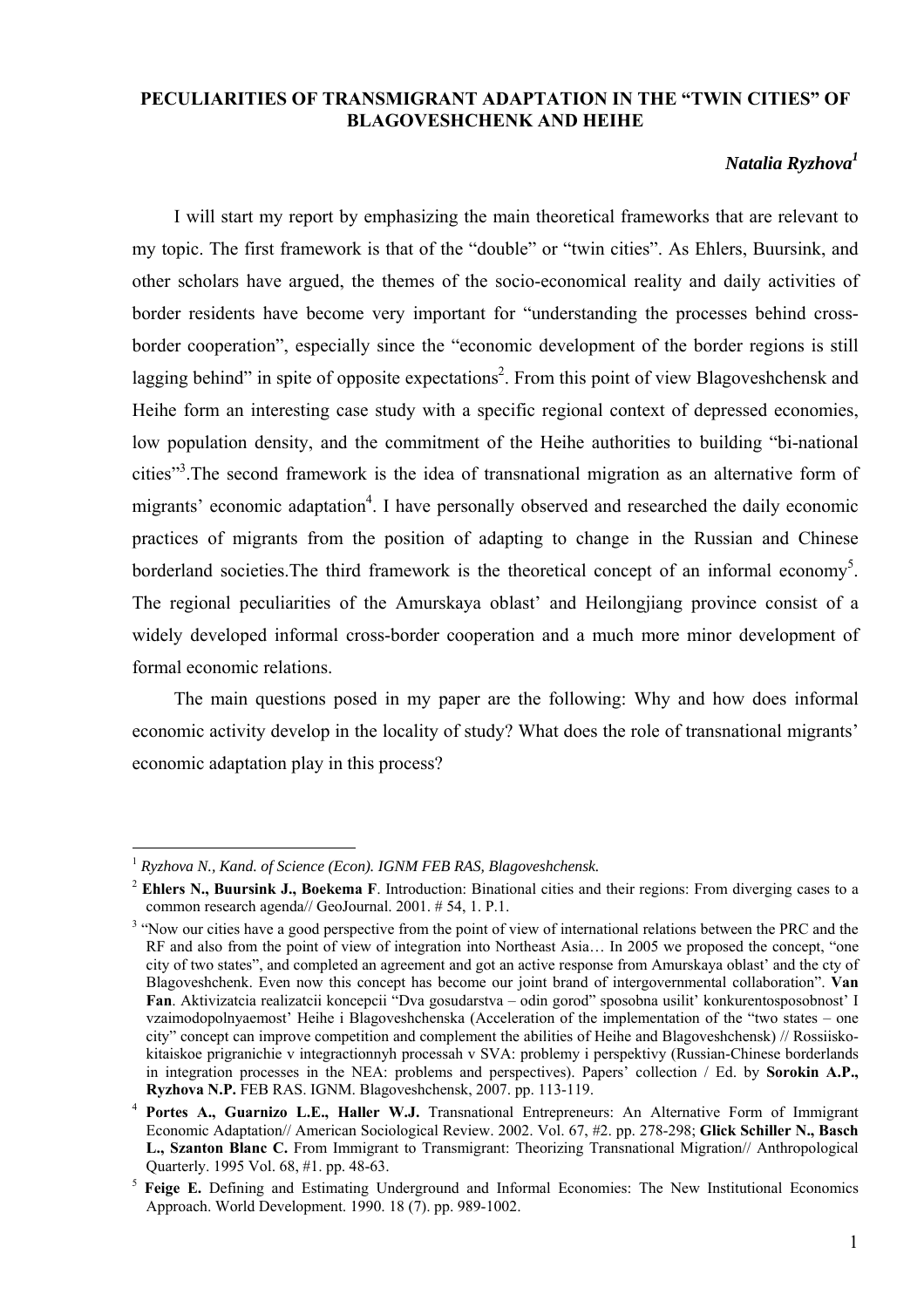### **THE FLOWS OF COMMODITIES AND PEOPLE**

The first area I would like to cover is the disagreement over the significance of the commodities and people transiting through Blagoveshchensk and Heihe customs. The three border ports of Zabaikalsk – Man Zhou Li, Pogranichyi – Suifenhe, and Blagoveshchensk – Heihe form the main points of border trade and migration flow at the Russian-Chinese border.. The flow of goods to and from Blagoveshchensk is insignificant if we compare it with the flows to and from Zabaikalsk or Pogranichyi. Nevertheless, individuals' border crossings in Blagoveshchensk-Heihe are significant even on an all-Russian scale (19% of citizens of the Russian Federation go to China via Blagoveshchensk and 13% of citizens of the Peoples' Republic of China go to Russia via Heihe $)^6$ .

**Table #1. People and commodity flows at the Russian-Chinese border in 2006** 

| Indexes                   | People crossing*   |               | Commodity flows** |               |  |
|---------------------------|--------------------|---------------|-------------------|---------------|--|
|                           | Th.of people-times | $\frac{0}{0}$ | m. ton            | $\frac{0}{0}$ |  |
| Blagoveshchensk - Heihe   | 564                | 18.19         | 0.3               | 1.03          |  |
| Zabaikal'sk – Man Zhou Li | 1730               | 54.51         | 21.1              | 72.76         |  |
| Pogranichnyi – Suifenhe   | 590                | 27.30         | 7.6               | 26.21         |  |
| Total                     | 3100.2             | 100.00        | 29.00             | 100.00        |  |

\* Data from the Peoples' Republic of China, Ministry of Commerce, with reference to Xinhua Agency. http://english.mofcom.gov.cn/

\*\* Data from Russian Railways, http://doc.rzd.ru

 $\overline{a}$ 

Why are these figures so disparate? I believe that the main reason is the widespread informal economic practices in the process of transmigrant adaptation. "Transmigrants are immigrants whose daily lives depend on multiple and constant interconnections across international borders and whose public identities are configured in relationship to more than one nation-state<sup>"7</sup>. Let us for now consider all investigated groups as "transmigrants" (assuming that all of them do not have a constant residence, but live and work "between the border"); I will discuss this question at the end of report.

## **ECONOMIC ACTIVITIES OF CHINESE TRANSMIGRANTS**

Let us now focus on the economic practices of border utilization by Heilongjiang residents in the areas of (1) job placement at residential and non-residential firms in the Amurskaya oblast' and (2) transnational entrepreneurship.

<sup>&</sup>lt;sup>6</sup> The percentage of Chinese entering Russia via Blagoveshchensk out of all foreigners entering Russia at all ports is 0.3%; the analogous index of Russians entering China via Heihe is 0.2%. The population of Blagoveshchensk as a percentage of the total population of the Russian Federation is 0.13%; the analogous index of Heihe (Aihui) is 0.015%. The indexes for 2006 are listed in the Russian Statistical Yearbook (Rosstat, 2007) and the China Data Center at the University of Michigan (http://chinadatacenter.org/).

<sup>7</sup> **Glick Schiller N.; Basch L.; Szanton Blanc C.** From Immigrant … P.48.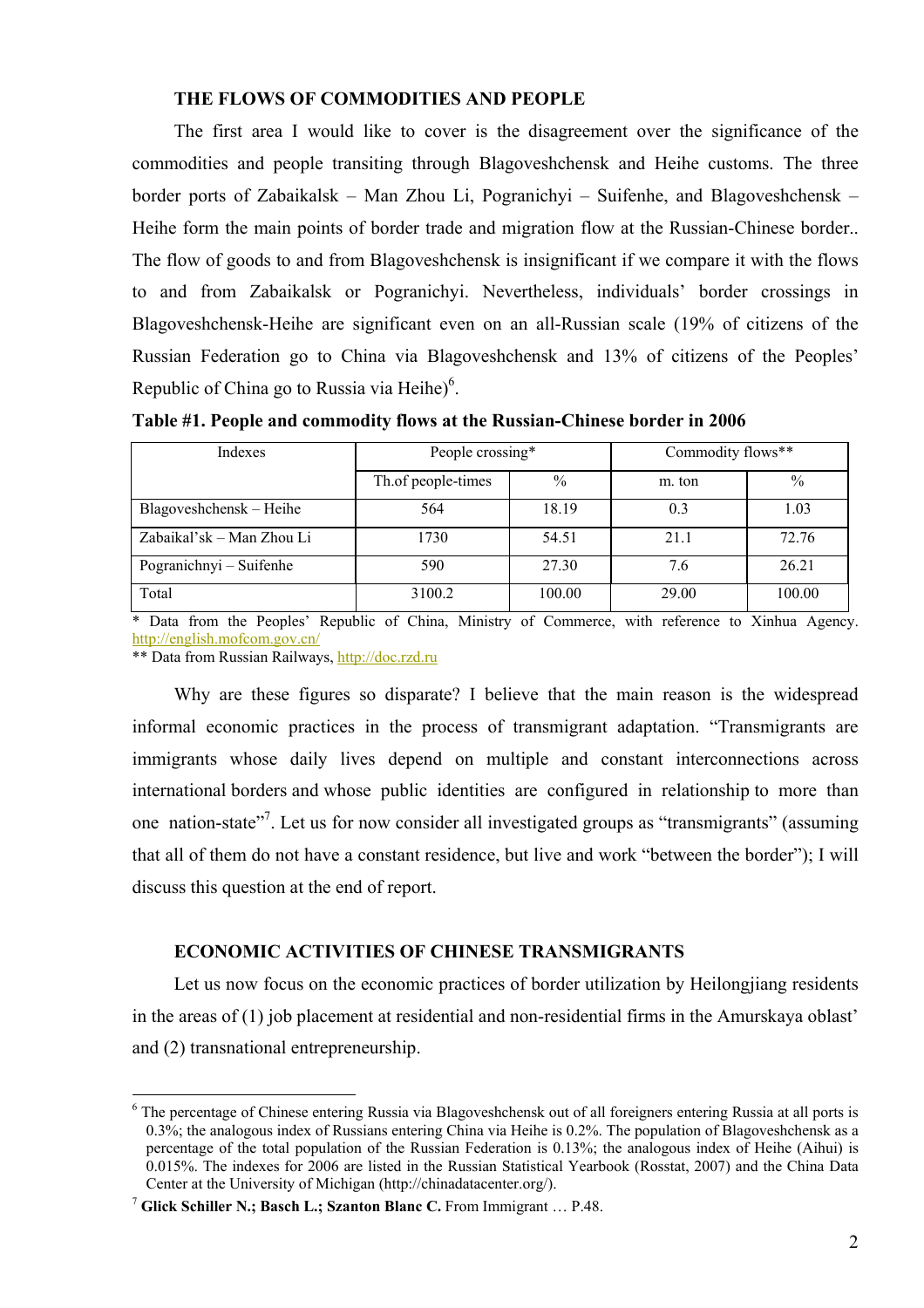#### **Job placements**

As indicated by official statistics, the percentage of Peoples' Republic of China citizens in the Amur labor market was  $3.2\%$  in  $2006<sup>8</sup>$ . However, some portion of the Chinese migrant workers (known as "gasterbaiters") has not been taken into official observation. It is possible that these migrant workers arrive on commercial or tourist visas, but actually work as illegal "gasterbaiters". As indicated in an inspection by tax and migration control organizations, 15% of the employers –local firms – did not inform these organizations of their use of migrant workers and did not officially designate working relations<sup>9</sup>. According to my interview data the percentage of such cases is twice as much as reported, and both resident Amur firms and nonresident firms use undocumented migrant workers.

Chinese "gasterbaiters" are employed in both skilled and unskilled positions, but almost always perform manual labor. Skilled migrant workers work in factories, which have previously tried hiring Russian citizens and have usually found it too difficult to recruit Russians for these positions $^{10}$ .

Conditions for official migrant workers are different from conditions for Russian citizens in terms of both wages and the duration of paid vacation. Furthermore, Chinese migrant workers try to work more than eight hours per day and have the right to choose to do this. Illegal "gasterbaiters", on the other hand, do not have any rights –they often work in illegal enterprises, where their work day lasts for at least 12 hours. Their places of residence are not considered habitable—their kitchens do not correspond to the sanitary requirements of the Russian Federation, and the mechanical equipment they use is manual, extremely hard to operate, and unsafe. They have no holidays, weekends off, or vacations.

**Chinese entrepreneurs** in the Amur region have largely not been observed by official statistics, with the exception of the mediators' activity. It is easy to understand why. Only some Chinese citizens have Russian residence permits. Obtaining a permit is difficult in the face of administrative barriers and is basically impossible for most representative small traders and native owners of Chinese restaurants to obtain. For example, in 2002 the chief procurator of the

<sup>&</sup>lt;sup>8</sup> Amurskyi statisticheskii ezegodnik (Amur Yearbook). Amurstat. Blagoveshchensk, 2007.

<sup>&</sup>lt;sup>9</sup> Information from the Press-center of the Russian Federal Migratory in the Amurskaya oblast'// "Amurskaya" Pravda". Newspaper. 2007. October, 23.

<sup>&</sup>lt;sup>10</sup> Kadry reshauyt vse (Personnel solve everything)// "Amurskaya Pravda". Newspaper. 2004. April, 3: Machinebuilding plant "Amurskii metalist" from 2004 consistently uses molders, burners, turners, welders, and foundries from the Peoples' Republic of China.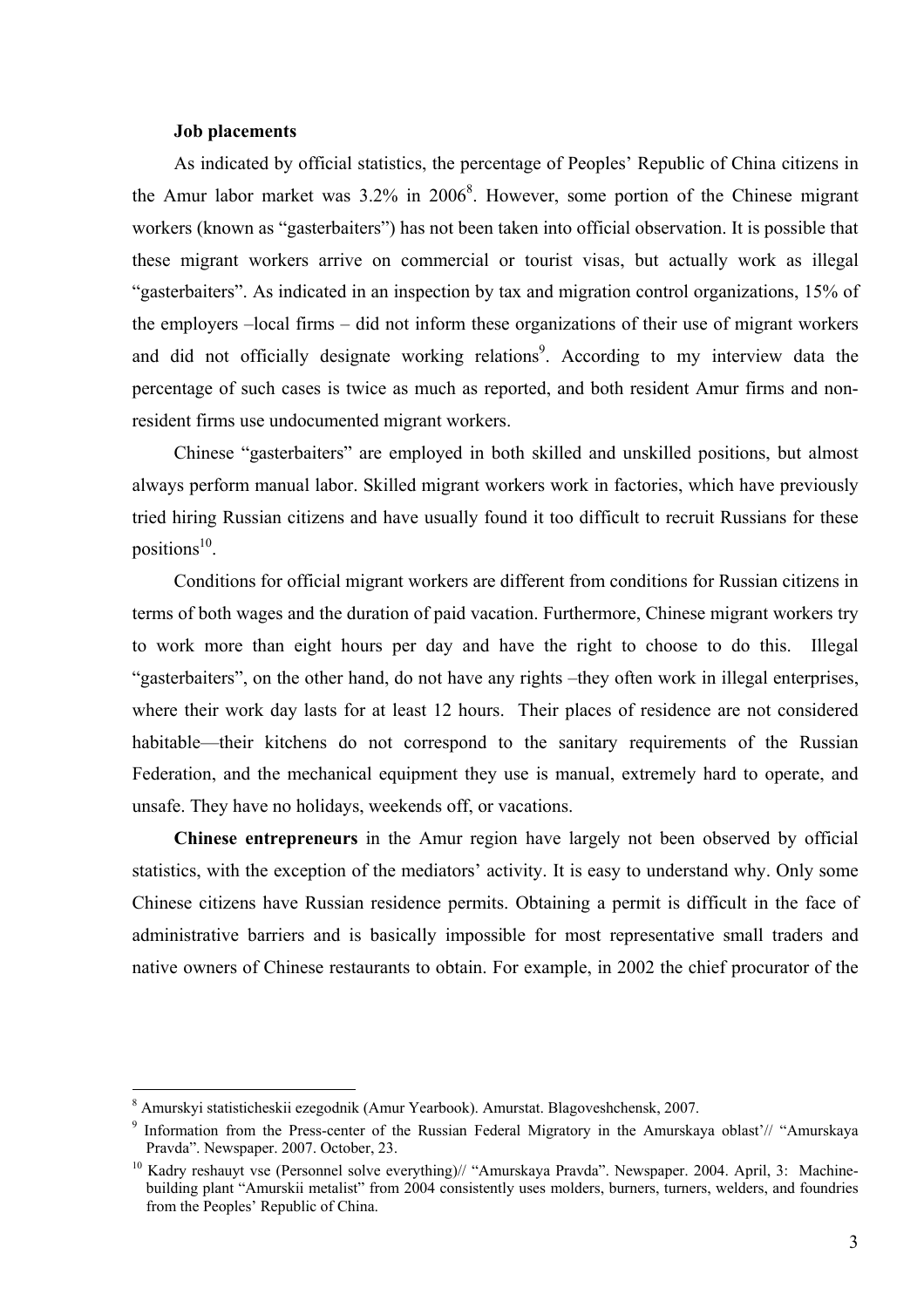city of Blagoveshchensk fined the city mayor for registering 525 Chinese citizens as entrepreneurs $^{11}$ .

The institutional vacuum at the beginning of the 1990s has now been transformed into an infinite shifting of the rules of the game. The change in trading laws affecting migrants is continuous. Even if these changes force the situation into legal action, in actuality the result is deformalization and deepening of corruption. I believe that goods, which are produced in China involving a violation of patented rights and/or by "grey channels", are necessary for the Russian market or some of its actors.

The following spheres of Chinese entrepreneurship in Blagoveshchensk are extant: (1) traders ("people trade" or "shuttle trade") (2) and "ethnic" restaurants, (3) buildings, (4) productions, including mining resources, (5) agriculture and logging, and (6) mediator (or "middle man") services.

## **Traders**

In 2007 the local and regional authorities of the Amur Department of Federal Migration Service and commercial enterprises had to resolve the "Chinese question", because in that year a legislative act restricting migrant trading at retail markets was approved by the Federal government. It was understandable for everyone that this initiative is not advantageous for the Amurskaya oblast<sup> $12$ </sup>. In particular, at least 10 percent of Blagoveshchensk's city budget comes from Chinese traders. Officials, heads of trading centers, and representatives of Chinese traders found ways to circumvent these new legislative rules. Some of the Chinese traders went to the new centers and some of them stayed at the open market, but this market was called a "smallscale wholesale commercial depot", not "a retail market". In reality, some of the "Chinese traders" worked at the trade centers before this legislation passed, and some of them had "false fronts" (Russian salesmen). As as result of this coordinated activity and in spite of the restrictions, Chinese traders still worked at retail marketplaces, at the depot, and at the trade centers.

#### **Ethnic restaurants**

 $\overline{a}$ 

In Blagoveshchensk the proportion of "ethnic Chinese restaurants" and "other restaurants" is 70% and 30%, respectively. Not all of the "Chinese restaurants" have a Chinese owner, but most of them do, and all of them have Chinese cooks. It is not easy for Chinese migrants to open restaurants legally; therefore, there is a widespread business scheme in which a business is registered by a Russian citizen, but actually part or all of the firm is the property of a Chinese

 $11$ Prokuraturoy Amurskoy oblasti obobshena pravoprimenutel'naya praktika v sfere migracionnyh otnoshenyi. Rossiya i Kitay: pravovoy i socialno-economicheskie aspekty (Analysis of enforcement practices in the migration sphere by the Procurator of the Amur region. Russia and China: lawful and social-economic aspects). Draft.

<sup>12</sup> Amurskaya Pravda. Newspaper. Blagoveshchensk. 2006. December, 2.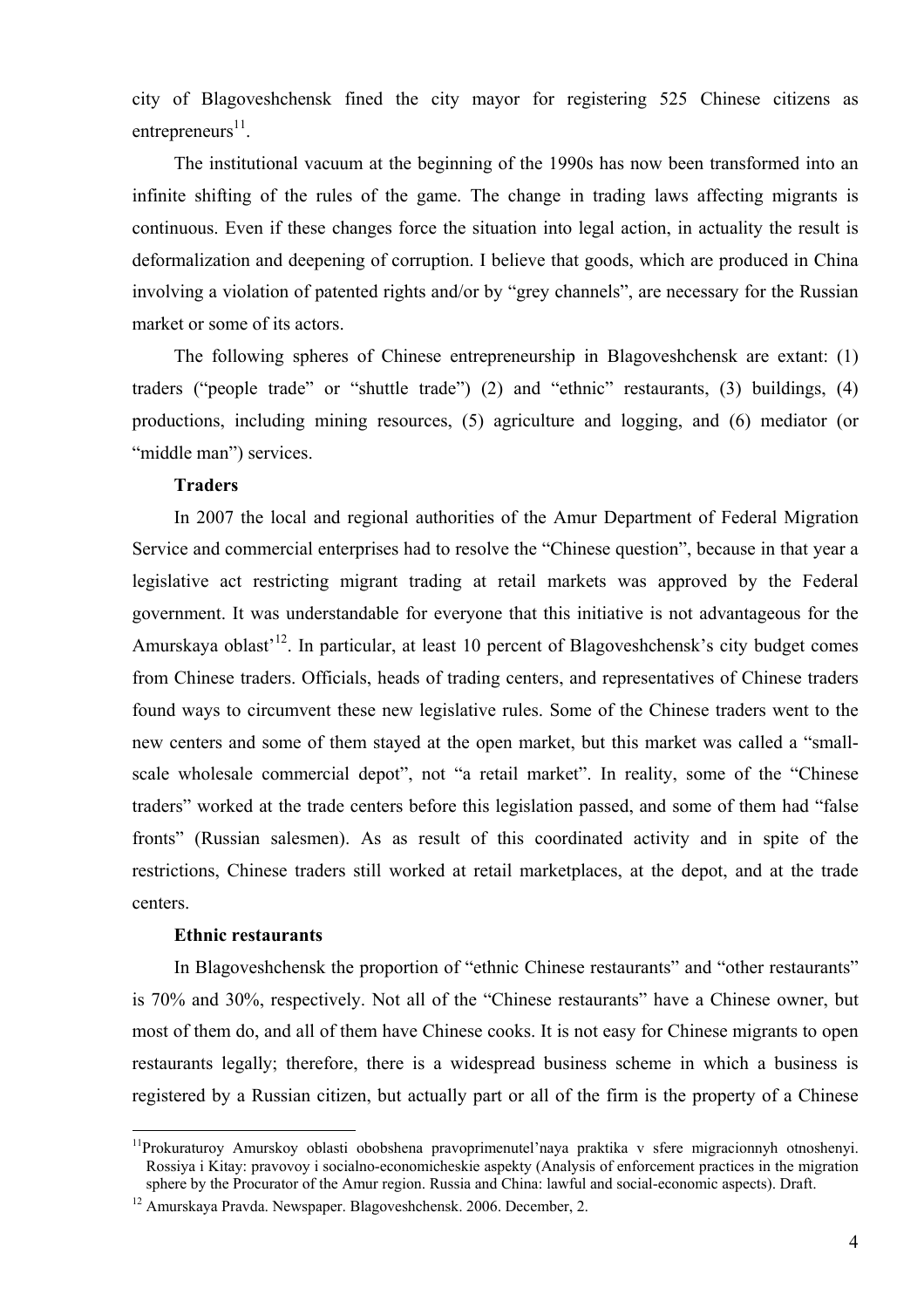entrepreneur. Some of these restaurants have never been registered and have never obtained any licenses $^{13}$ 

## **Construction**

There are two forms of Chinese construction businesses in Blagoveshchensk. The first is an official middle-scale transnational company with a complete building cycle, and the second is a small, semi-legal or illegal firm that can be hired for repairs, renovations, and so on.

The success of most firms in Russia is related to having "the skills to create partnership relations" with power structures. For Chinese firms, "relations with power structures" are more significant<sup>14</sup>. Semi-legal or illegal work crews work extremely hard at different objectives. Members of these work crews have non-standardized work schedules; receive a minimal, noncompetitive salary; and cannot walk freely on the streets of Blagoveshchensk.

#### **Agriculture**

Firms and "strong" individual peasants from the Peoples' Republic of China lease rural, uncultivated land from the local countryside and produce vegetables and grain. The Chinese media has stated that representatives of 20 cities and villages in the Heilongjiang province work in rural production in Russia. Part of the produce goes to local (Amur region) retail for processing and due to reduced risks and customs duties, brings bigger revenue in comparison with trade in agricultural exports from Heilongjiang<sup>15</sup>. According to official Amur data, in 2006 there were 345 people from China working in rural production in the Amurskaya oblast'.

The largest part of Chinese rural workers comes from villages and works incredibly hard due to the high unemployment rate in China. These groups of migrants often arrive with their families.

#### **Logging**

 $\overline{a}$ 

Logging restrictions in China have lead to an increase in logging in the Russian Far East. Logging in the Amurskaya oblast' and other regions of the Russian Far East is often conducted illegally<sup>16</sup>. There are various illegal practices employed, including logging without a license or with a false license; logging outside of the permitted area; logging more trees than allowed; and logging of protected trees or in protected territories. In addition, there are violations of export

<sup>&</sup>lt;sup>13</sup> Kafe-nevidimka (invisible restaurant) // Amurskaya Pravda. Newspaper. Blagoveshchensk. 2007. December, 4: "We have a lot of unregistered restaurants in Blagoveshchensk. It is amazing that this restaurant, which is located near the Blagoveshchensk Tax Service building, has operated for more than 10 years and does not pay any taxes" (Data from a revision by Russian consumer supervision).

<sup>&</sup>lt;sup>14</sup> «Huafu (building company with 100% non-residential capital – N.R.) does not feel so good. Someone connected it to the replacement of the city mayor, who is building collaboration with other Chinese companies. … In particular, the mayor has actively recruited a new firm, 'Udacha-story'". **Romanova K.** "Huafu" dostroit neboskreb (Romanova K. "Huafu" will finish skyscraper)// Amurskaya Pravda. Newspaper. 2007. March, 3)

<sup>&</sup>lt;sup>15</sup> Razvitie sel'skogo hozvaistva provincii Heilunczyan (Agricultural production development of the Heilongijang province)// http://www.chinazone.ru.

<sup>&</sup>lt;sup>16</sup> ¼ of all economic offenses connected with illegal logging takes place in the Amurskaya oblast'.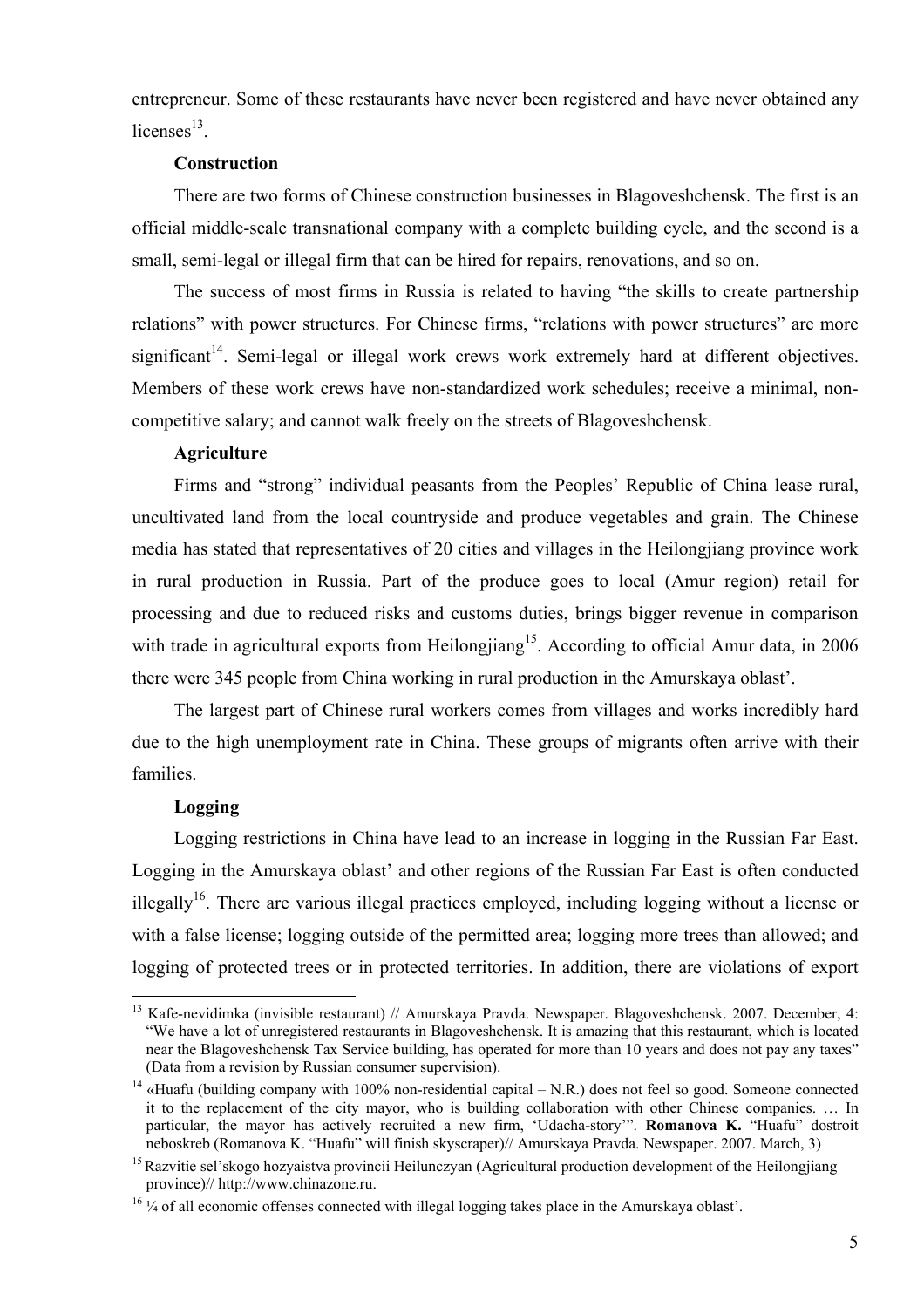laws: export schemes via dual or triple commission agreements; legalization of illegally-bought timber by a double resale; falsification of the actual amount of timber in customs documents; and so on.

Of importance is the fact that both Russian and Chinese actors (both firms and individuals) are involved in informal logging activity. Their extended business scheme goes as follows: An exporter in Russia and an importer in China is in reality a single firm and is registered for "one day" (for a short period).

#### **Industry**

 $\overline{a}$ 

Small-scale, informal industry and mining activities are conducted in the following fields:  $\text{gold}^{17}$ , coal mining, and production of building materials. As a rule, these activities are possible due to participation of Russian citizens (either official or as fake entrepreneurs or partners)<sup>18</sup>.

The functioning of the *transboundary market*<sup>19</sup> would be impossible without "**mediators**" who substitute the "traditional" market mechanisms, provide a special method of enforcement and minimize transaction costs. The mediators' services range from absolutely legal and/or formal to semi-legal and even criminal. Legal mediators can offer "grey" services. For instance, before legislation was adopted, banks in the Amurskaya oblast' used currency transaction schemes, which were legal in form, but evasive in spirit. Illegal mediators can provide services, which from the point of view of common sense are absolutely transparent, but illegal according to the law. For example, many people from Blagoveschensk, buying furniture in the "Hu-shi" free trade zone of the city of Heihe, are compelled to apply to the channels used for grey commercial import.

Mediators perform the following functions: 1) Searching and selecting potential counteragents as well as bringing potential counteragents together are the main function of mediators. For example: a Chinese entrepreneur is interested in buying a business (woodprocessing workshop, coal mine, etc.) and applies to the corresponding entity (This can be a translation agency, former partners, Chinese entrepreneurs with much social capital, etc.); 2) Seeking out information on the price of goods and services and the client's reputation and weak

 $17$  Filippov V.V. Nezakonnaya dobycha i realizatciaya zolota v Habarovskom krae (Illegal gold mining and sales in the Khabarovskyi Krai). Grant report. 2002, May. (http://www.crime.vl.ru); Prokuraturoy Amurskoy oblasti...<br><sup>18</sup> The mass media has various offers to sell production capacities. Vostochnyi kur'er (Oriental courier). Newspa

<sup>2006.</sup> № 34. September, 15: "We sell functioning logging plates with 2.5 GA area, which is situated in the Amurskaya oblast'… Ties with the authorities and Leshozah (Forest Service) are included. … We guarantee help in starting a business with wage compensation".

<sup>&</sup>lt;sup>19</sup> **Ryzhova N.P.** Trans-frontier labor market in Blagoveshchensk/Heihe // "A bridge across the Amur river". International Migration and Migrant in Siberia and the Far East. International research workshop proceeding House, 2004. – P. 361-376: "The transboundary market is the institutionally formed space, whose structure is made of transnational organizations and transmigrants, their steady ties and the resources utilized by them and whose organizational field is formed by formal and informal institutions (rules of the game and control), used by these organizations and migrants".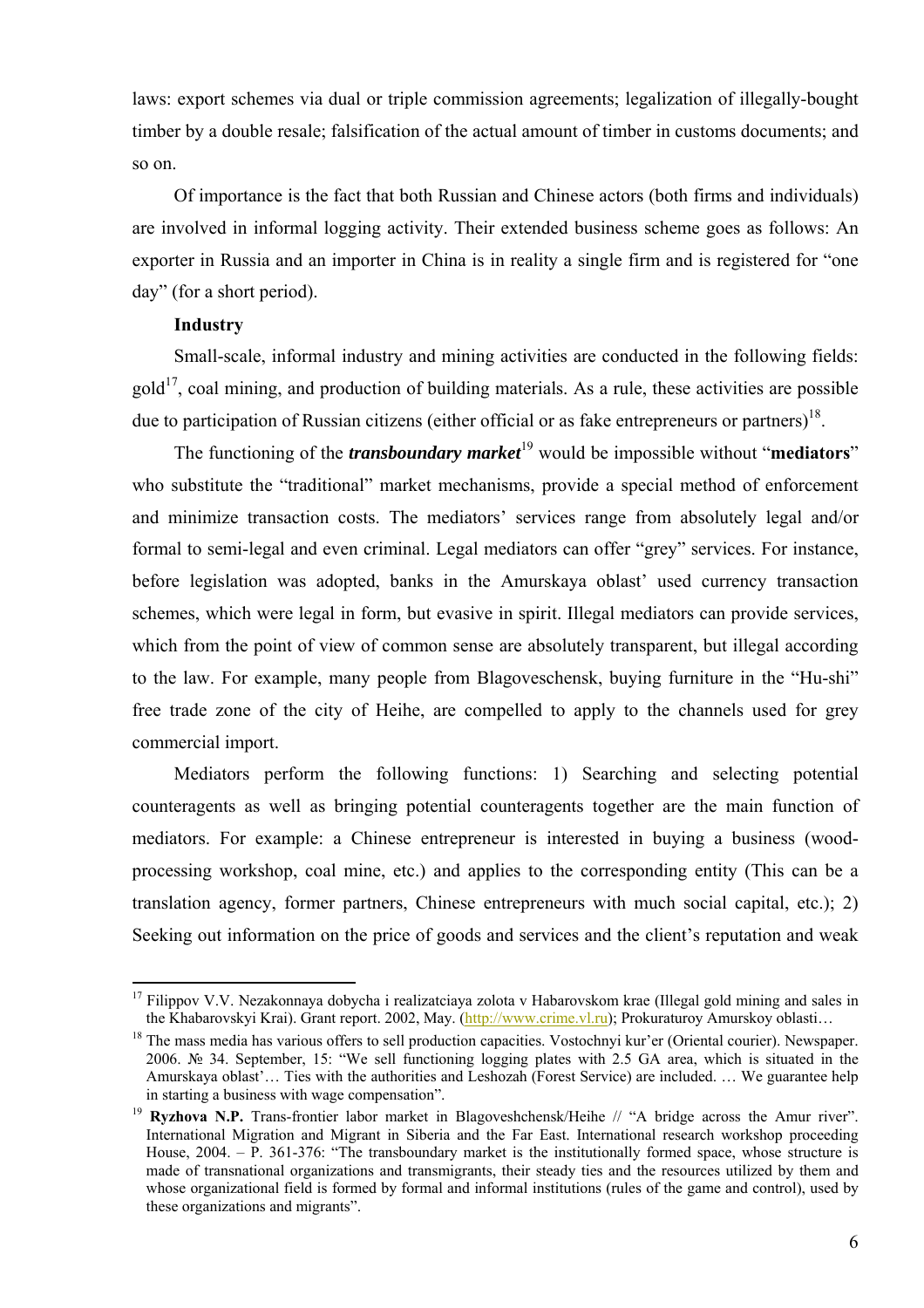and strong points. The mediator goes through different channels and gets information from various private and state entities. 3) Advertising activity (e.g., channels of personal communication, leaflets, participation in exhibitions, mass media, new advertising agencies). Legally the joint companies in this sphere are seldom registered; usually the representatives of the company act on behalf of this company abroad. 4) 4) Making business deals on behalf of the client in one's own name and controlling the performance of contracts. These functions are also widespread. This function can be performed by a Russian citizen (firm) in the interests of a Chinese entrepreneur (firm). The function of making deals and the function of control remain the prerogative of the representatives of one's own state.

## **ECONOMIC ACTIVITIES OF THE RUSSIAN TRANSMIGRANTS**

Now we will focus on the economic practices of border utilization by Russian citizens: (1) "the grey import channels" (this activity is conducted by the majority of people going through the border); (2) entrepreneurship; and (3) job placement.

## **"The grey import channels"**<sup>20</sup>

If Chinese traders selling cheap goods of low quality transport them officially by the laws, necessary to sustain the turnover, the taxes will make them uncompetitive. To decrease taxes, they must pretend that the goods are meant for "personal needs". For this, Russian citizens bearing foreign passports are hired. On average they transport five pieces of the same goods. Suppose the Chinese trader has to transport 500 pieces of something. He has to hire 100 people for this procedure. But it is very hard to control 100 people, and probably a portion of the goods will be "lost". This is why the traders prefer to work with organized groups or brigades. On the Russian border they are called "[kirpichi]" ("the bricks") or "the camels". Every head of the brigade ("kirpich") hires 5-10 figureheads ("[fonarey]" – "the lamps") and is responsible for them entirely. He pays for their trip, food, and accommodations. People who are involved in the "grey channels" can cross international borders every month or more frequently.

Different "grey import channels" exist not only in Russian-Sino trade, but in German, Italian, Turkish, and South Korean trade with Russia. This corruption mechanism is advantageous not only for firms of different sizes, but also for customs officials and officers.

#### **Entrepreneurship**

<sup>&</sup>lt;sup>20</sup> Generally speaking, "Grey import channels" were not thought up in the Amurskaya oblast' or Heilongjiang province, but were "traditional practice" for Russia, China, and Eastern European countries in 1990-2000. See, for example: **Yakovlev A.A. Golikova V.V., Kapralova N.L.** Rossiiskie "chelnoki" – ot predprenimateley ponevole k integracii v rynochnoe hozyaistvo (Russian "shuttle" traders – from involuntary enterprise to integration into market economy)// Russian world. 2007. №2, с. 84-106; **Wallace С, Shmulyar О., Berdiz В.** Investing in Social Capital: The Case of Small-Scale, Cross-Border Traders in Post-Communist Central Europe // International Journal of Urban and Regional Research. November 1999. Vol. 23. №4.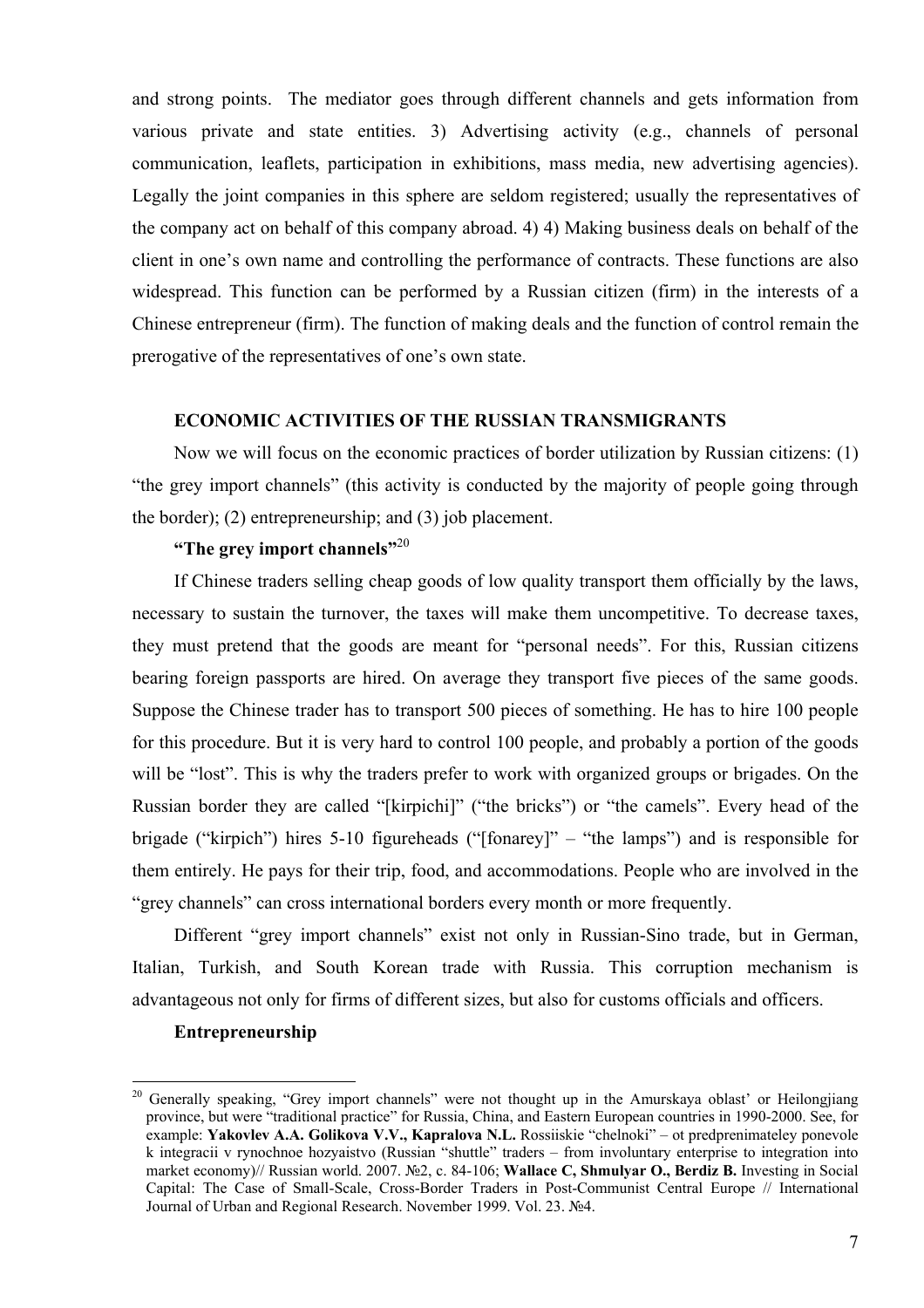Authorities in the city of Heihe and in Heilongjiang province have stated that conditions for foreign investment and business are formed in the "Hu Shi" Free Trade Zone in the city of Heihe. In particular, the "Da Heihe" trade zone is highly effective in exporting agricultural products by attracting some of the foremost foreign technology. A recreational tourist zone, industrial zone, transport and storage zone, and high-tech zone have all opened in the city of Heihe. Recently the Forest Trade Exchange was opened in Heihe. In reality, all of these zones are oriented toward high-tech imports and product exports. But firms in the depressed Amurskaya oblast' cannot offer anything besides raw materials, in particular unprocessed timber.

Furthermore, Chinese laws, in keeping with the priorities of the government, limit the possibility of establishing certain companies. For example, permission from the State Council of the Peoples' Republic of China and capital investment in the amount of \$65,000 are required for trade company registration. In Russia, while the official cost for registering a "fake firm" is \$400, the unofficial cost is \$3,000.

As a result, the Russian entrepreneurs of transboundary market predominantly work as importers of Chinese goods and exporters of Russian raw materials. "The grey import channels" are used by both Chinese and Russian entrepreneurs. Export is also primarily developed using "grey schemes"<sup>21</sup>.

#### **Job placement**

 $\overline{a}$ 

Chinese firms hire residents of the Amurskaya oblast' to work as programmers, translators, and commercial agents (in conducting business with the firms of the Russian Federation). Amur universities' graduates with "Canton" languages are often hired in Harbin and other big Chinese cities. Unskilled labor in China by residents of the Amurskaya oblast' is particularly rare.

#### **INFORMAL ECONOMY OF THE "TWIN-CITIES"**

I have given examples of the large informal economic activity in the locality under study. In reality, there is also a lot of actual illegal, criminal economy<sup>22</sup>. Nevertheless, I want to underline that this is a result of corruption, instability of law, and a persistent refusal by the Russian authorities to recognize the reality of the transboundary economy. It would be a great error to blame the border residents or the "Chinese" in this situation.

<sup>&</sup>lt;sup>21</sup> Prokuraturoy Amurskoy oblasti...: "Export of scrap nonferrous metals leads to a sharp increase in the offense rate of Amurskaya oblast' residents in embezzling nonferrous metals. Approximately 1000 offenses occur per year".

<sup>&</sup>lt;sup>22</sup> "Chinese and Russian anti-drug police have jointly broken up a transnational drug trafficking ring, arresting 27 people, including three Russians… This is the first successful transnational drug trafficking case involving joint efforts of Chinese and Russian police since the two signed an agreement last year to crack down on drug crime in border areas, according to the department… Last November, drug enforcement authorities of Russia's Amur state informed Heilongjiang police that three Russians and two Chinese were trafficking drugs into Russia. With the assistance of Russian agencies, Heilongjiang police identified the ring's trafficking route from south China's Guangdong Province, to Heihe city and finally to Amur state" (www.chinaview.cn 2006-12-08 09:04:00).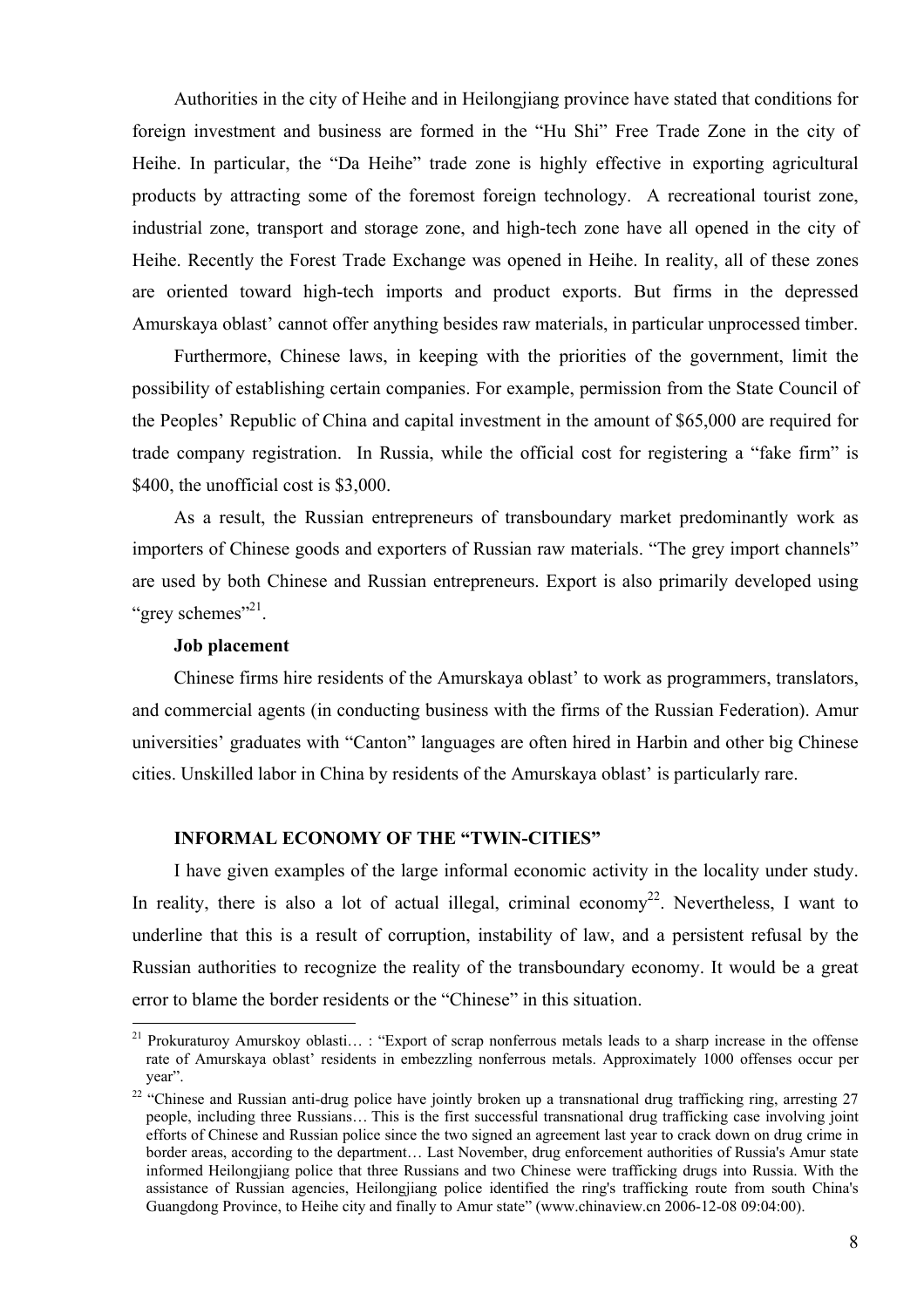Chinese statistical data has referenced the volume of "people trade" and other economic activities of Chinese firms and individuals on the Russian side of the border. For example, profit from tourism, including income from "people trade" in Heilongjiang province was \$492 m. in 2006 and \$640 m. in  $2007^{23}$ . In comparison with Russia, RosStat (the official government statistics organization) "does not want to know anything" about "people or shuttle" trade.

Russian regions in general do not have the right to use converted currencies in international transactions. However, the Amurskaya oblast' received the right in 2002 to conduct transactions in Chinese or Russian currencies, and some others Russian Far East regions received it in 2004. Recently some banks outside the Far East border have also received such rights. Russian specialists can now place a value on the informal transboundary market by looking at transactions in both the Russian ruble and Chinese yuan.

Turnovers of individuals' non-residential accounts (actually, these accounts are opened by representatives of transboundary markets) are three times higher than the official trade turnover between the Amurskaya oblast' and Heilongjiang province. In 2006, nineteen percent of individuals' non-residential account turnovers (or \$124.42 m.) were kept in the Amurskaya oblast'. We believe that this sum is in fact reinvested capital, which supports the functioning of the transboundary market (table  $#2^{24}$ ).

In actuality, these figures are considerably high for the economy of the Amurskaya oblast', but we have to keep in the mind that this is only a minimum estimation, since part of the turnover of the transboundary market is never entered into these official accounts.

| Indexes                                                    | 2002   | 2003   | 2004   | 2005   | 2006   |
|------------------------------------------------------------|--------|--------|--------|--------|--------|
| 1. Turnovers of individuals' non-residents accounts, \$ m. | 310.09 | 410.11 | 484.66 | 464.95 | 642.80 |
| 2. Cross-border remittances to China via non-resident      |        |        |        |        |        |
| accounts, \$ m.                                            | 140.89 | 206.72 | 308.99 | 381.77 | 589.08 |
| 3. Funds of non-residents not transferred to China, \$ m.  | 179.7  | 216.37 | 197.77 | 116.08 | 124.42 |
| 4. Official Trade Balance, \$ m.                           | 71.5   | 79.0   | 116.1  | 222    | 231.7  |
| 5. Share of Official Trade Balance in the GDP of           |        |        |        |        |        |
| Amurskaya oblast', %                                       | 4.85   | 4.58   | 5.06   | 7.83   | 6.88   |
| 6. Share of Total Trade Balance (with 1) in the GDP of     |        |        |        |        |        |
| Amurskaya oblast', %                                       | 25.87  | 28.34  | 26.16  | 24.24  | 25.97  |

|  |  | Table $# 2$ . A valuation of transboundary market |  |
|--|--|---------------------------------------------------|--|
|  |  |                                                   |  |

<sup>23</sup> China Yearly Provincial Macro-economy Statistics. Heilongjiang province. The China Data Center at the University of Michigan (http://chinadatacenter.org/)

<sup>&</sup>lt;sup>24</sup> Simutina N., Ryzhova N. Ekonomicheskii i sociologicheskii aspekty rossiisko-kitayskih otnoshenii: podhody k issledovaniyu transgranitchnoi territorii Blagoveshchensk-Heihe (Economic and sociological aspects of Russian-Chinese relations: research approaches to the transboundary environment of Blagoveshchensk – Heihe) // Vestnik FEB RAS. Vladivostok, 2007. #5. PP.130-144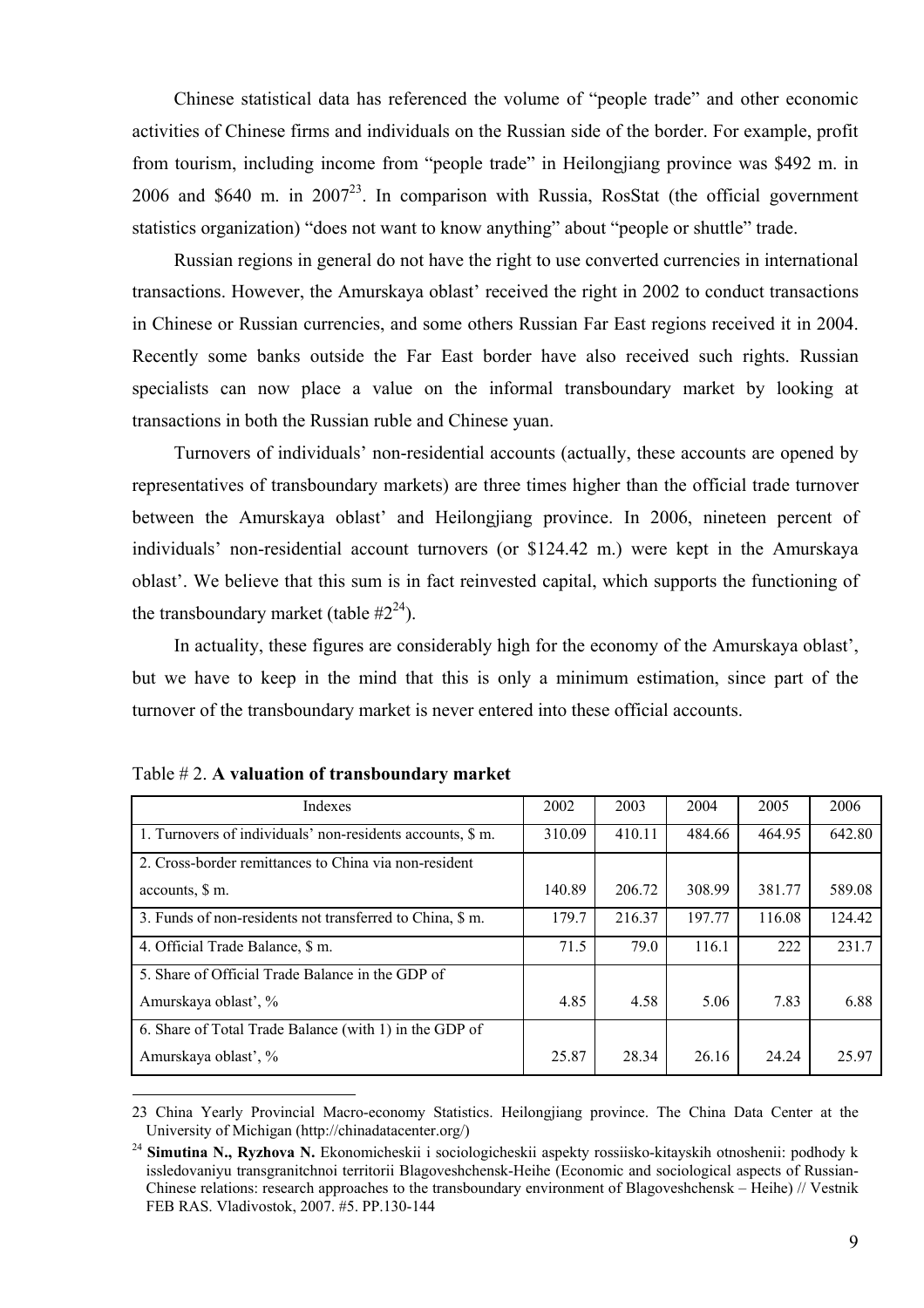## **ADAPTATION OF TRANSNATIONAL MIGRANTS: THEORETICAL EXPLANATION OF EMPIRICAL DATA**

Now I will return to the question of the correct use of the term, "transmigrants", to apply to all investigated groups of migrants. As A. Portes wrote, activities of transmigrants create a *new mechanism of economic adaptation*, which radically differed from those that were found during the study of immigrants at the end of the century<sup>25</sup>. And this adaptation means that they must be included in both societies.

Actually it would not be accurate to say that all of our groups are included in both societies. In my mind, mediators, entrepreneurs, qualified workers, and specialists are more or less included: they try to adjust and create a special mechanism for economic adaptation.

However "lamps" ("fonarey") are not, nor are "illegal gasterbaiters". In fact, these groups are isolated from the host society due to ignorance of language and social practices and especially importantly, by the fact that other transmigrants use them for commercial purposes. But then I must ask myself, how can the activities of these groups be identified and explained in theoretical frameworks? I assume that it is quite correct to use the term, "enclave labor market<sup> $26$ </sup>, i.e., a market in which the forces of supply and demand interact with discriminatedagainst groups of migrants, who cannot find jobs in the base labor market, so therefore their salary levels are extremely  $low^{27}$ . The particularities of transboundary actors investigated by Light in one particular market case are as follows:

- "Lamps" are hired by a transnational entrepreneur;
- Chinese agricultural workers are sent by Chinese authorities with participation from Russian organizations;
- "Illegal gasterbaiters" work for transnational firms.

 $\overline{a}$ 

In this way, the functioning of the "transboundary enclave labor market" is economically profitable both for Chinese authorities (job placement for the unemployed, budget revenue) and for the Russian side (cheap labor). By therefore including legislation in the sphere of customs control, migratory policy remains variable, which leads to a deformalization of the rules and to the strengthening of these migrant groups' vulnerability, which is in turn connected to their

<sup>&</sup>lt;sup>25</sup> **Portes** A., Immigration Theory for a New Century: Some Problems and Opportunities // International migration review. 1997. Volume 31 #4. p. 813.

<sup>&</sup>lt;sup>26</sup> Light I., Sabagh G, Bozorgmehr M., Der-Martirosian C. Beyond the Ethnic Enclave Economy // Social Problems. Vol. 41, No. 1. Special Issue on Immigration. Race, and Ethnicity in America. Feb., 1994. P. 65-80

<sup>&</sup>lt;sup>27</sup> For example, the average wage of a "Chinese gasterbaiter" is 1000 RMB (yuan), or 3400 rubles or \$136. The average wage of unskilled or poorly skilled Russian laborers in Blagoveshchensk is at least twice as high.